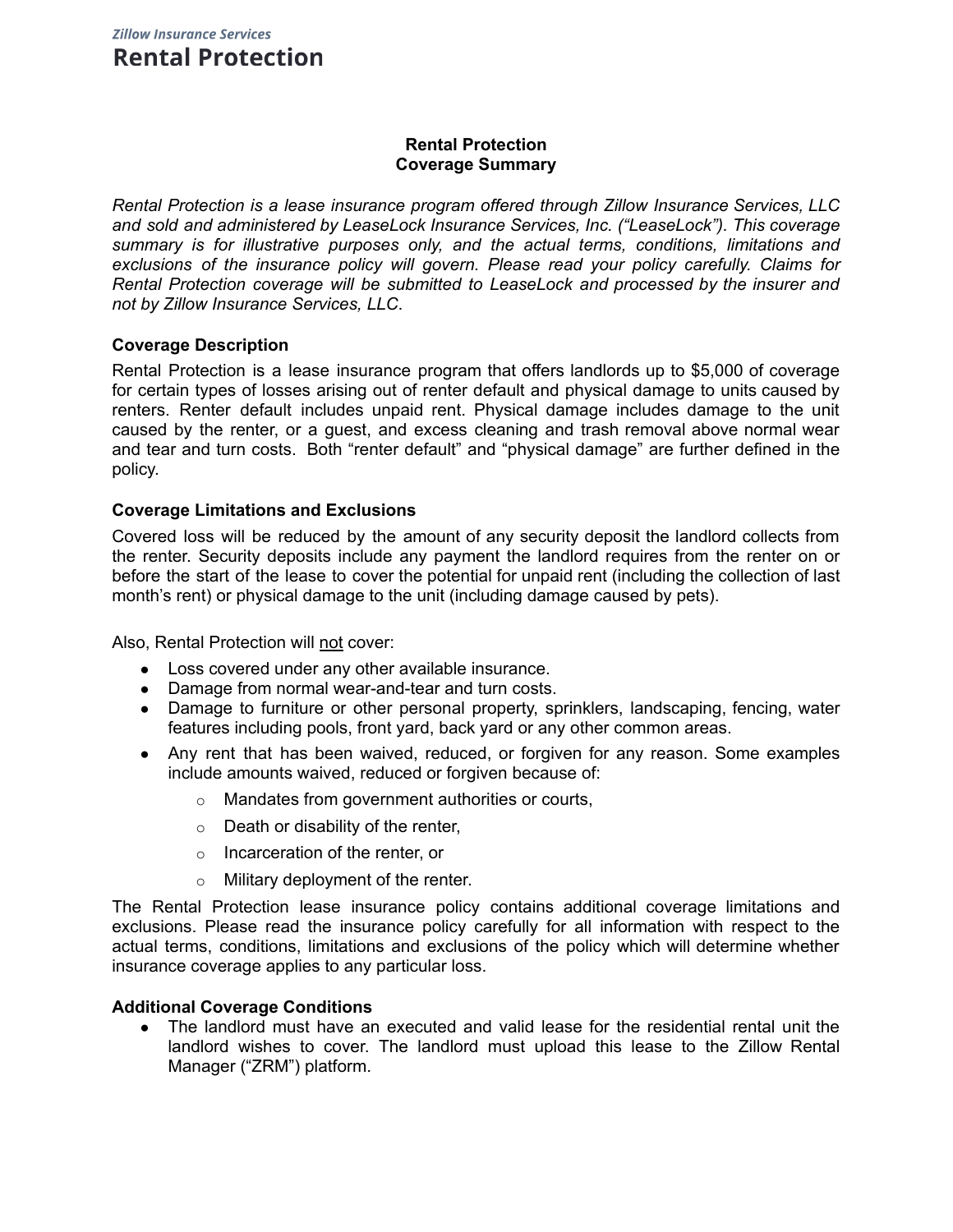# **Rental Protection**

- The residential rental unit may not be mobile and must be located in [Arizona, North Carolina, or Colorado].
- The lease term must be at least twelve (12) months and not greater than twenty-four (24) months.
- The renter(s) must have monthly income that is at least two times the monthly rent amount.
- The landlord must use ZRM's application tool and require the renter to use ZRM's payment tool for every rent payment under the lease. Please note, use of ZRM tools is subject to the Rental User Terms, available at [https://www.zillow.com/renter-hub/terms/Rental-User-Terms.](https://www.zillow.com/renter-hub/terms/Rental-User-Terms)
- The landlord must inspect the rental unit and provide the renter with written documentation of the move-in condition (as defined by the policy) before, at the time of, or shortly after the renter takes possession. The landlord will be required to submit a copy of such documentation when filing a claim for physical damage.

## **Coverage Period**

The coverage period for a unit under Rental Protection begins on the effective date of the lease and ends on the expiration date of the lease, unless it ends sooner, under the terms of the policy.

The coverage period will end before the expiration date of the lease when the landlord notifies the insurer that repossession of the unit has occurred. Repossession happens when (i) the landlord regains legal and physical possession of the unit, (ii) the unit is sub-leased or assigned, (iii) the terms of the lease are materially changed (other than by a payment plan), or (iv) the renter transfers to another unit. The coverage period may also end early if the policy is canceled by either the insured or the insurer. For example, the insurer may cancel the policy with 10 days written notice for non-payment of premium.

The landlord's right to report claims to the insurer expires 120 days after the coverage period ends.

## **Coverage Renewal Not Guaranteed**

There is no guarantee that the insurer will agree to renew coverage at the end of the lease term if there are holdover or month-to-month renters, or if the lease is extended or renewed. After the end of the lease term, the insurer may decline to offer renewal insurance coverage, or may change terms and conditions (including renter qualifications) or monthly premium amounts.

## **Cancellation**

The landlord may cancel coverage at any time.

The insurer may cancel coverage with 10 days written notice for non-payment of premium. The insurer may also cancel coverage for material misrepresentation, fraudulent activity or if the risk of loss has changed substantially since the policy was issued.

#### **Premium Payment**

The landlord is required to pay Leaselock a monthly premium (plus applicable surplus lines taxes and fees) (collectively, the "Premium") during the coverage period through the payments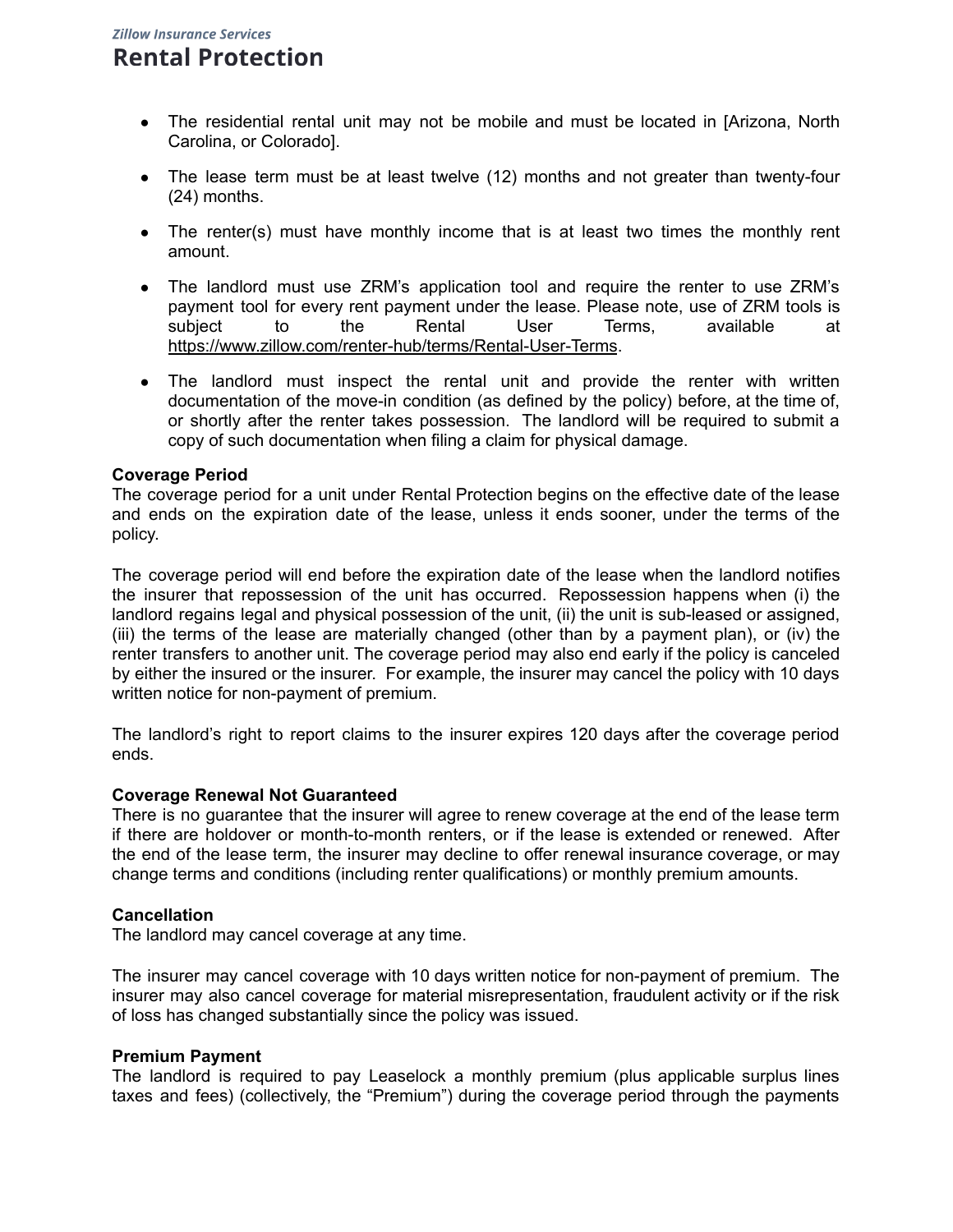## **Zillow Insurance Services Rental Protection**

feature on ZRM. The amount of each upcoming Premium payment will be displayed on the landlord's payment platform page that can be accessed through the Zillow Rental Platform.

The first Premium payment must be paid directly out of rental income the landlord receives from the renter's first monthly rent payment. *If the landlord does not receive the first rental payment from the renter within 60 days of the policy effective date, the coverage will be automatically canceled, and the policy will not be issued.*

#### **Claim Reporting Obligations**

The landlord may submit only one claim per lease. The single claim for both rent default and physical damage loss must be submitted to LeaseLock Claims Services through a link located in the landlord's ZRM account within 120 days following the end of the coverage period. Any claim submitted to LeaseLock Claims Services after this 120-day period may be denied.

Within 14 calendar days after repossession of unit, or within 14 days after the policy ends or is canceled if repossession has not already occurred, the landlord must inspect the unit and provide the renter with written documentation of the condition of the unit including a description of any physical damage caused by the renter or any guest(s) consistent with the lease requirements and local law. This written documentation is required as part of submitting a claim under Rental Protection for physical damage, and applies if the coverage period has ended because the renter has vacated the unit, or if the coverage period has ended and the renter continues to occupy the unit.

When submitting a claim, the landlord may be asked to provide any and all required and relevant documentation to evidence the claim, including but not limited to, move-in and move-out report documenting damage, dated receipts, invoices, and photos of any damage.

#### **Landlord's Obligations in the Event of Physical Damage**

In the event of physical damage, the landlord must make reasonable efforts to collect the amounts due for any repairs, and mitigate any additional loss.

#### **Landlord's Obligations in the Event of Rent Default**

In the event of renter default, the landlord must send required notices of late or non-payment to the renter. Within 30 days following a renter default, the landlord must make commercially reasonable efforts to collect unpaid rent from the renter or enter into a payment plan with the renter. If unpaid rent remains after 30 days, and the renter has not agreed to a payment plan, the landlord is required to make commercially reasonable efforts to repossess the unit. This may include, but is not limited to, commencing an eviction, or seeking alternative remedies under the lease and applicable laws. Landlords should check local laws or consult an attorney to better understand the remedies available. Following repossession of the unit, the landlord is required to make commercially reasonable efforts to mitigate losses, which includes reducing the amount of any unpaid rent by re-renting the unit.

#### **Payment Plan**

If a renter defaults on any rent payment, the landlord may choose to enter into a valid payment plan with the renter for the unpaid amount. The landlord and renter must enter into the payment plan within 30 days following the rent default, and the payment plan must provide for full payment of the unpaid amount before the expiration of the lease term.